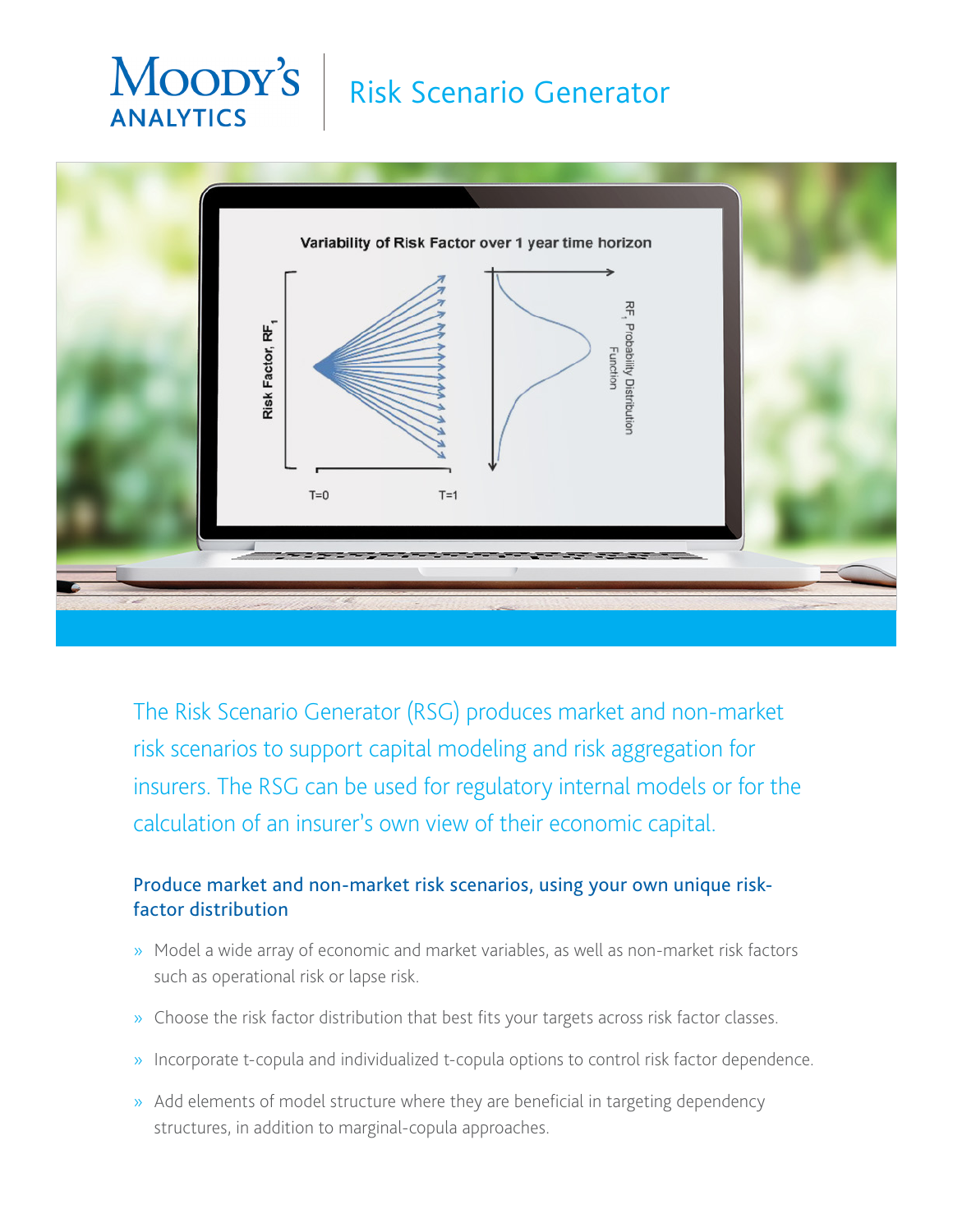» Generate multi-period scenarios as well as single time-period scenarios.

| Scenario Generator<br>Eile Simulation Tools Help<br>Component RSG.RiskDrivers2.EmpiricalRiskDriver1<br><b>Q</b> -- [A] Simulation<br>Type<br>Value<br>Name<br>$\mathbf{Q}$ - $\mathbf{Q}$ RSG<br>DataFormat<br>Parameter<br>Percentiles<br><b>B</b> - <b>C</b> RiskDrivers1<br>PercentileData<br>Parameter Set<br>(Set 0 entries)<br>GaussianRiskDriver1<br>RawData<br>Parameter Set<br>(Set 0 entries)<br>- @ UniformRiskDriver1<br>SmoothingMethod<br>Parameter<br>Loess<br>- C LogNormalRiskDriver1<br>SmoothingWindowWidth<br>Parameter<br>0.01<br>StudentTRiskDriver1<br>LowerTailPercentle<br>Parameter<br>0.0<br>NonCentralChiSquaredRiskDriver1<br>UpperTailPercentile<br>Parameter<br>1.0<br>- @ RiskDrivers2<br>$\curvearrowright$ Cap<br>Parameter<br>1e300<br>CeneralisedParetoRiskDriver1<br>$P$ Floor<br>CeneralisedLambdaRiskDriver1<br>Parameter<br>$-10300$<br>EGB2RiskDriver1<br>C EmpiricalRiskDriver1<br>Input<br>Output<br>Analysis |  |  |         |  |
|----------------------------------------------------------------------------------------------------------------------------------------------------------------------------------------------------------------------------------------------------------------------------------------------------------------------------------------------------------------------------------------------------------------------------------------------------------------------------------------------------------------------------------------------------------------------------------------------------------------------------------------------------------------------------------------------------------------------------------------------------------------------------------------------------------------------------------------------------------------------------------------------------------------------------------------------------------|--|--|---------|--|
|                                                                                                                                                                                                                                                                                                                                                                                                                                                                                                                                                                                                                                                                                                                                                                                                                                                                                                                                                          |  |  | MOODY'S |  |
|                                                                                                                                                                                                                                                                                                                                                                                                                                                                                                                                                                                                                                                                                                                                                                                                                                                                                                                                                          |  |  |         |  |
|                                                                                                                                                                                                                                                                                                                                                                                                                                                                                                                                                                                                                                                                                                                                                                                                                                                                                                                                                          |  |  |         |  |
|                                                                                                                                                                                                                                                                                                                                                                                                                                                                                                                                                                                                                                                                                                                                                                                                                                                                                                                                                          |  |  |         |  |
|                                                                                                                                                                                                                                                                                                                                                                                                                                                                                                                                                                                                                                                                                                                                                                                                                                                                                                                                                          |  |  |         |  |
|                                                                                                                                                                                                                                                                                                                                                                                                                                                                                                                                                                                                                                                                                                                                                                                                                                                                                                                                                          |  |  |         |  |
|                                                                                                                                                                                                                                                                                                                                                                                                                                                                                                                                                                                                                                                                                                                                                                                                                                                                                                                                                          |  |  |         |  |
|                                                                                                                                                                                                                                                                                                                                                                                                                                                                                                                                                                                                                                                                                                                                                                                                                                                                                                                                                          |  |  |         |  |

Set up a risk scenario simulation that meets your technical needs and level of sophistication.

#### Define your own model structure or leverage our modeling experts

- » Leverage a flexible framework that offers a wide range of modeling approaches so you can define a model structure that best fits your risk profile and calibration approach.
- » Benefit from our modeling experts, who can provide support, advice, and content to assist with effective model implementation.
- » Reduce run times by deploying onto multiple processors or a distributed grid.

Our one-year VaR scenarios are optimized for short-term horizons with an increased focus on inferring data from the current market process and giving a conditional or point-in-time view.